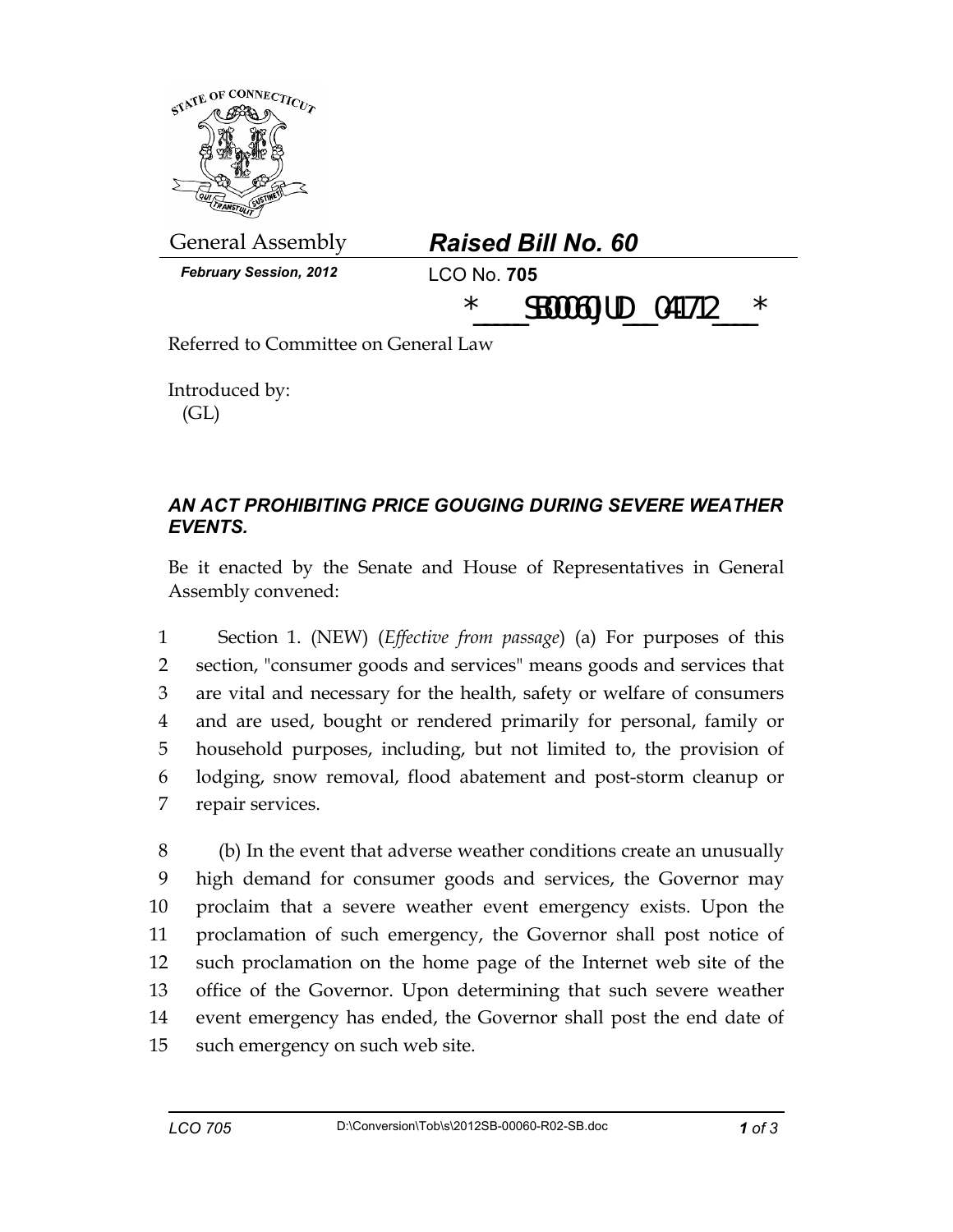16 (c) During such severe weather event emergency, no person within 17 the chain of distribution of consumer goods and services shall sell or 18 offer to sell consumer goods or services for a price that is 19 unconscionably excessive.

20 (d) (1) A determination that a violation of subsection (c) of this 21 section has occurred shall be based, among other factors, on the 22 following: (A) That the price for which consumer goods and services 23 were sold or offered to be sold was unconscionably excessive, (B) that 24 there was an exercise of unfair leverage or unconscionable means, or 25  $(C)$  a combination of both factors in subparagraphs  $(A)$  and  $(B)$  of this 26 subdivision.

27 (2) Evidence that: (A) The price for which consumer goods and 28 services were sold or offered to be sold represents a gross disparity 29 between the price of the goods or services that were the subject of the 30 transaction and their value measured by the average price at which 31 such consumer goods or services were sold or offered to be sold by the 32 defendant in the usual course of business during the thirty-day period 33 prior to a severe weather event proclamation made by the Governor 34 pursuant to subsection (b) of this section, or (B) the price for which 35 consumer goods and services were sold or offered to be sold grossly 36 exceeded the price at which the same or similar goods or services were 37 readily obtainable by other consumers in the trade area shall constitute 38 prima facie evidence that the price is unconscionably excessive. A 39 defendant may rebut a prima facie case with evidence that additional 40 costs not within the control of the defendant were imposed on the 41 defendant for such goods or services.

42 (e) A seller of an energy resource, as defined in subsection (a) of 43 section 42-234 of the general statutes, shall be exempt from the 44 provisions of this section.

45 (f) A violation of subsection (c) of this section shall constitute an 46 unfair trade or deceptive practice under subsection (a) of section 42- 47 110b of the general statutes.